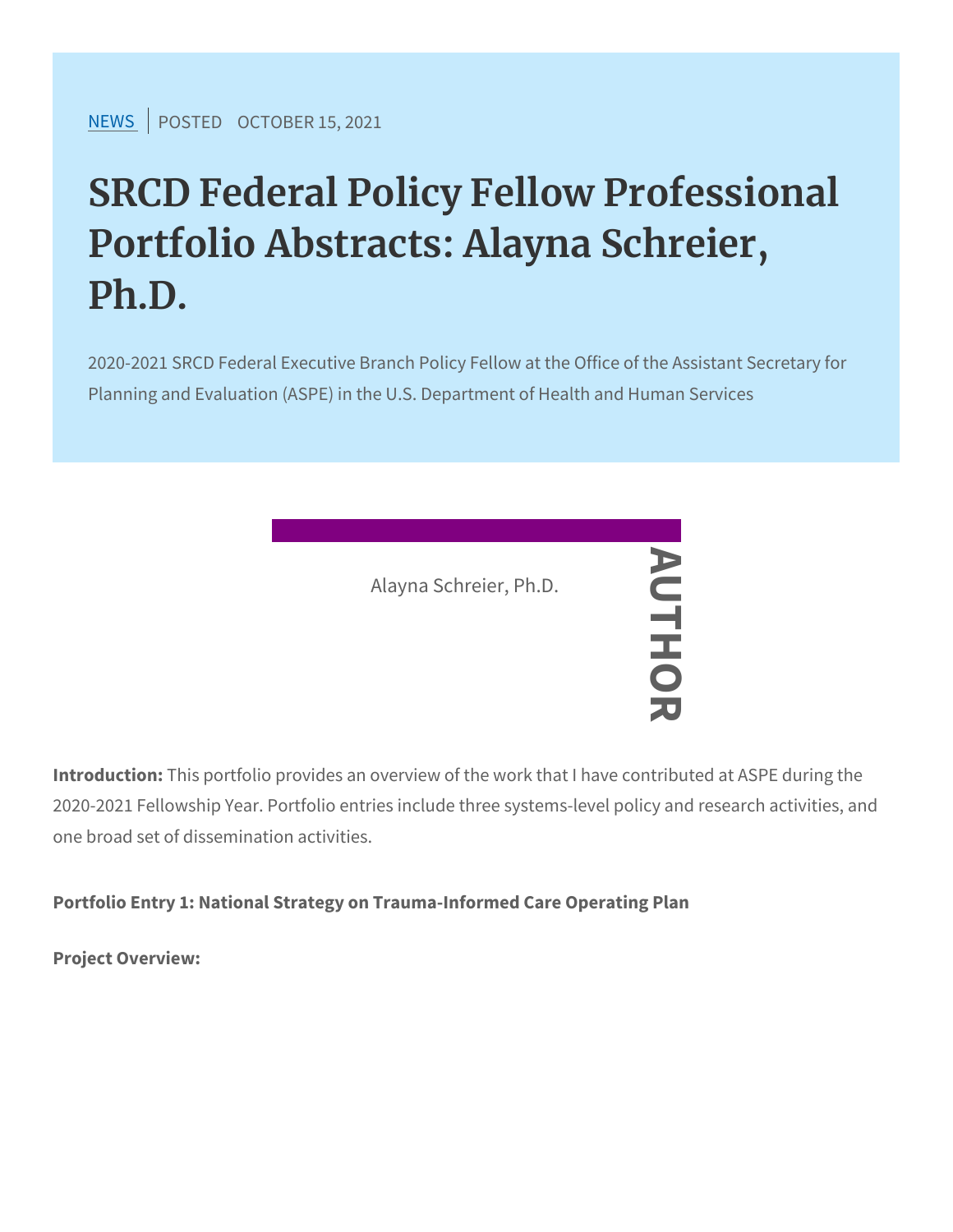*Background:* In 2018, Congress passed the SUPPORT for Patients and Communities Act, which is a comprehensive piece of legislation devoted to combatting substance use and the opioid epidemic. The SUPPORT Act includes a bipartisan commitment to supporting children and families who experience trauma and adverse childhood experiences, including trauma from substance misuse. The law has a provision to establish the Interagency Task Force on Trauma-Informed Care, chaired by SAMHSA. The Task Force is charged with identifying, evaluating, and making recommendations regarding (1) best practices with respect to children and families who have experienced trauma or are at risk of experiencing trauma; and (2) ways federal agencies can better coordinate responses to families affected by substance use disorders and trauma. The Task Force is required to submit an Operating Plan for how they would achieve these goals.

*Goal(s):* To develop a National Trauma Strategy Operating Plan to achieve the goals as set forth in the National Trauma Strategy as required by the SUPPORT for Patients and Communities Act.

## **Contributions of Fellow:**

- In collaboration with SAMHSA,
	- $\degree$  Provided intellectual leadership to the planning and development of the National Trauma Strategy Operating Plan.
	- $\degree$  Facilitated meetings of the Interagency Task Force on Trauma-Informed Care to solicit feedback and achieve consensus from participating Executive Branch agency representatives on Operating Plan activities.
	- $\degree$  Drafted the National Strategy Operating Plan.

**Activity Focus Keywords:** Cross-Agency Collaboration, Strategic Plan, Written Report **Policy Area Keywords:** Trauma-Informed Care

**Portfolio Entry 2: Research and Policy Project: Early Childhood Alignment, Coordination, and Equity** 

**Project Overview:**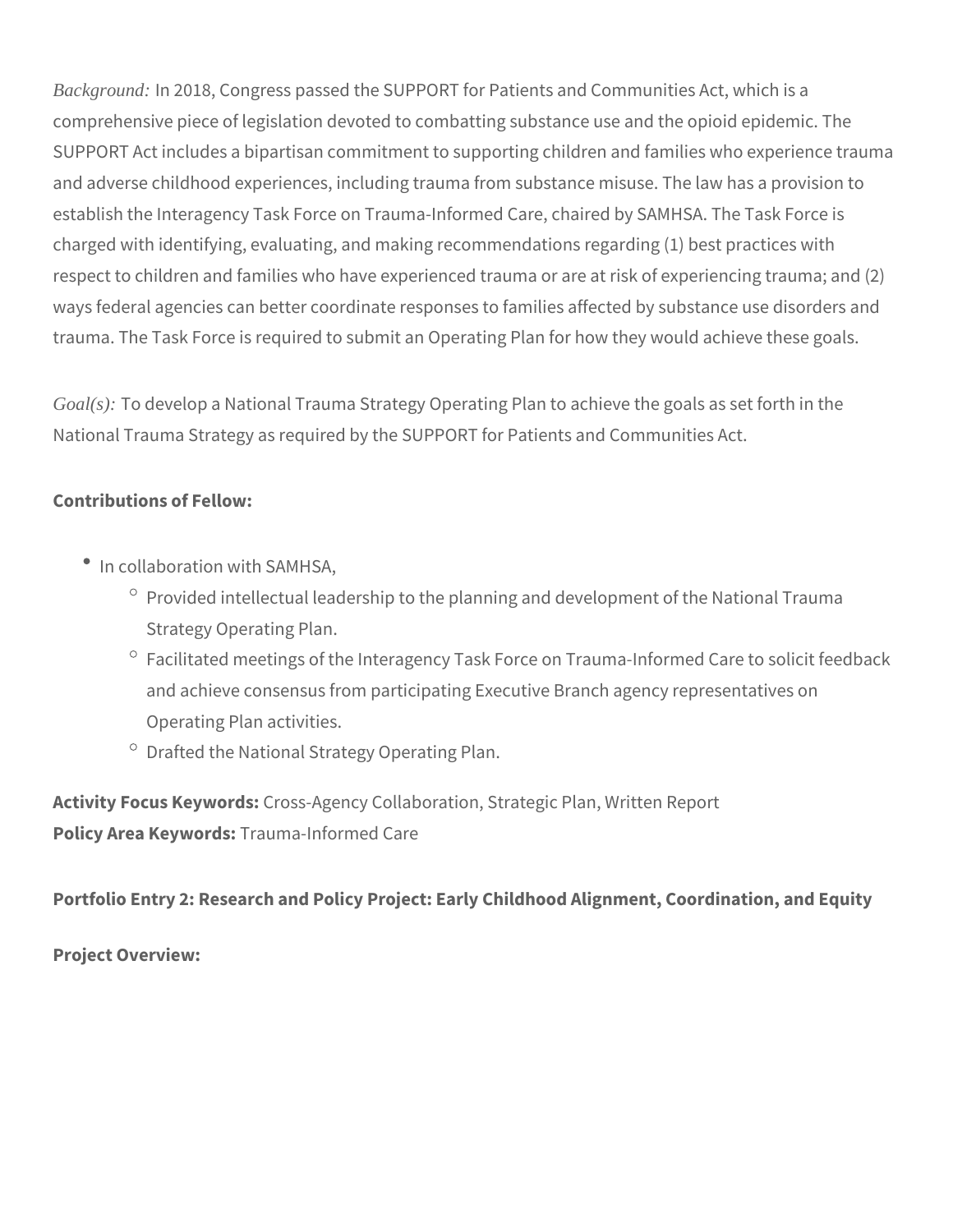*Background:* The Early Childhood Health & Well-being Leadership group is convened by ECD and comprised of senior political and career leadership from a variety of early childhood offices across the federal government. This group agreed on a shared goal: to improve the collective impact of early childhood federal programs by supporting integrated early childhood systems that improve the effectiveness and efficiency of services and result in equitable health and well-being for young children and their families. This project is an initial review of the statutory and regulatory requirements for program eligibility, needs assessments, outcomes and performance measures, well-being metrics, and equity across early childhood federal programs, and is intended to provide guidance for program coordination and alignment to improve the collective impact of early childhood programs*.* 

*Goal(s):* To improve the collective impact of early childhood federal programs through coordination and alignment of program eligibility, needs assessments, outcomes and performance measures, well-being metrics, and equity.

## **Contributions of Fellow:**

- Co-led a subgroup of federal staff focused on coordination and alignment of Needs Assessments.
- Developed a statement of work for this external research project.
- Managed the contract for this external research project, in collaboration with the Maternal and Child Health Bureau (MCHB) at the Health Resources and Services Administration (HRSA).
- Reviewed draft deliverables (for internal audiences only).

**Activity Focus Keywords:** Cross-Agency Collaboration, Document Review, Needs Assessment, Policy Analysis

**Policy Area Keywords:** Early Childhood Systems, Statute and Regulation, Coordination, Alignment, and Equity

# **Portfolio Entry 3: Policy Brief: Child and Adolescent Health and COVID-19**

#### **Project Overview:**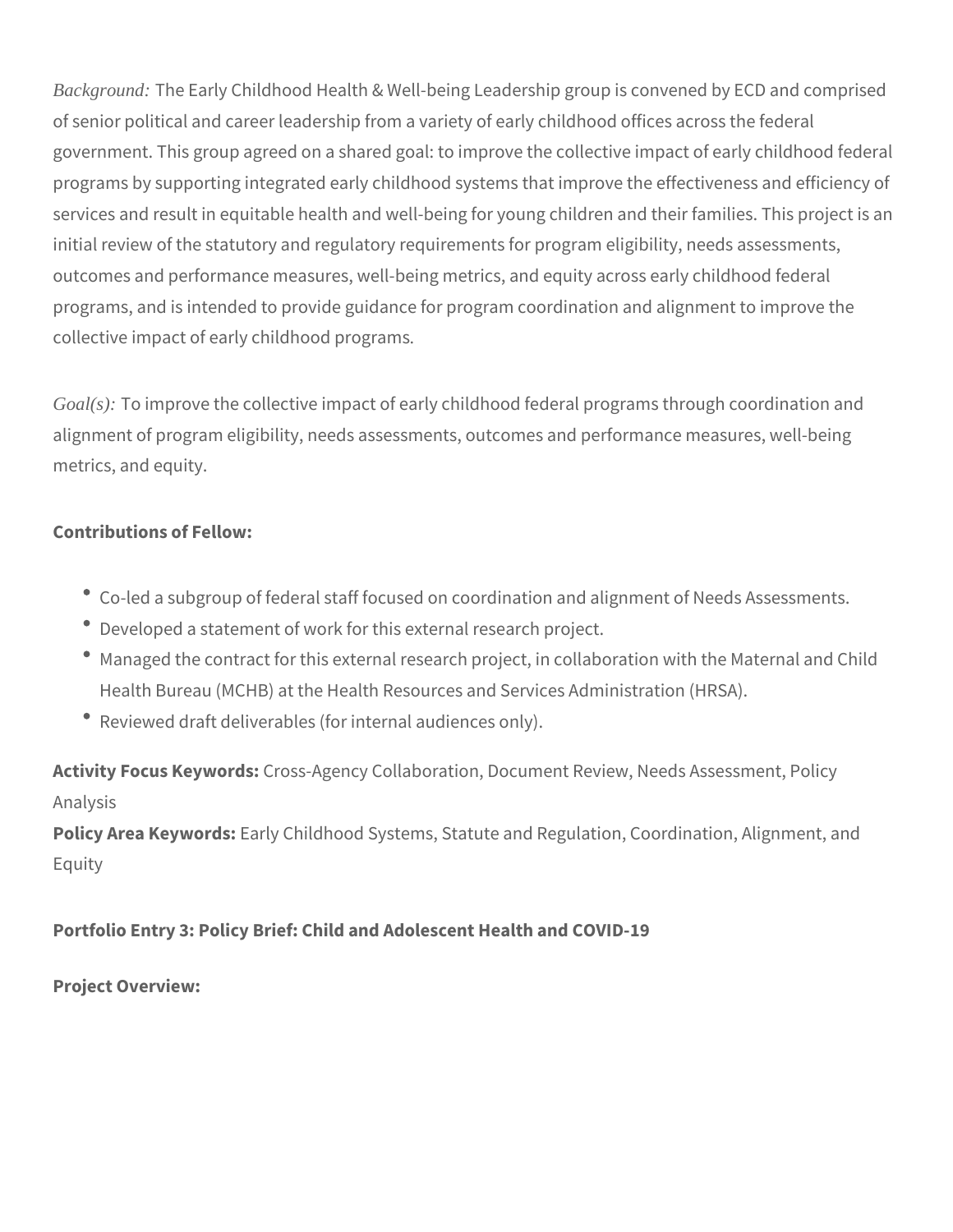*Background:* In January 2021, President Biden signed an Executive Order on the Reopening and Continuing Operation of Schools and Early Childhood Education Providers, which identified the need for "traumainformed care, and behavioral and mental health support" for younger children, and the "promotion of mental health and social-emotional well-being" as schools and other educational institutions reopen. This project, a collaborative effort between ASPE's Office of Human Services Policy and Office of Behavioral Health, Disability, and Aging Policy, analyzed national data to inform school and ECE reopening efforts in support of children's mental health.

*Goal(s):* To analyze data on children's mental health following COVID-19 to inform school and ECE reopening efforts*.* 

# **Contributions of Fellow:**

- Collaborated with the ASPE Office of Behavioral Health, Disability, and Aging Policy (BHDAP).
- Used national administrative data sources to answer key policy questions about children's mental health related to school and ECE provider re-opening.
- Drafted the policy brief, in collaboration with BHDAP.
- Edited the policy brief in response to ASPE leadership feedback.
- Reviewed draft deliverables (for internal audiences only).

**Activity Focus Keywords:** Data Analysis, Disseminate Findings **Policy Area Keywords:** Mental Health, COVID-19, Early Childhood Education, K-12 Schools

#### **Portfolio Entry 4: Office of Human Services Policy (HSP) Dissemination Team**

#### **Project Overview:**

*Background:* The ASPE Office of Human Services Policy (HSP) Dissemination Team leads efforts to disseminate HSP's work to federal and non-federal stakeholders. Each year, the HSP Dissemination Team plans for how to best build and expand on past work by identifying short-term and medium-term goals, including potential new or innovative next steps.